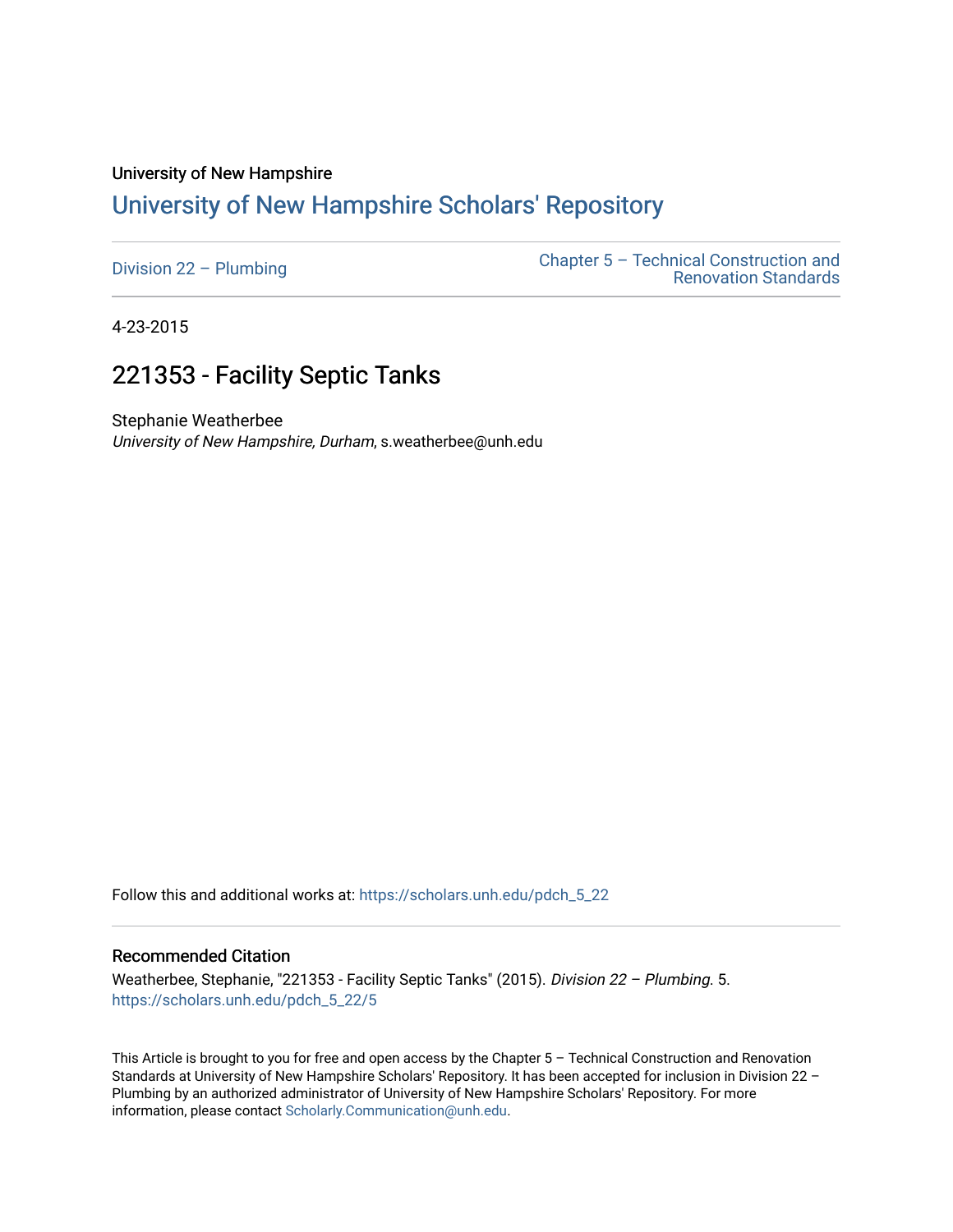### **SECTION 22 1353 – FACILITY SEPTIC TANKS**

- 1.1 SUMMARY
	- A. Section Includes:
		- 1. Septic tanks.
		- 2. Distribution boxes.
		- 3. Pipe and fittings.
		- 4. Absorption systems.
	- B. See Chapter 5, Division 01, Section 017700.1.1.B.1.i Closeout Procedures Project Record Documents for equipment list requirements for all equipment provided in this section.

### 1.2 CONCRETE SEPTIC TANKS

- A. Description: ASTM C 1227, precast, reinforced-concrete tank and covers; single chamber, single chamber with internal baffle, or two chambers.
- B. Design: For A-8 (H10-44), A-12 (HS15-44), or A-16 (HS20-44) traffic loading according to ASTM C 890.
- C. Manholes: 24-inch- (610-mm-) minimum diameter opening with reinforced-concrete risers to grade and access lid with steel lift rings. Include manhole in center of each septic tank compartment top.
- D. Filter Access: Reinforced-concrete access hole, large enough to remove filter, over filter position.
- E. Inlet and Outlet Access: 12-inch (305-mm) minimum diameter, reinforced-concrete access lids with steel lift rings. Include access centered over inlet and outlet.
- F. Resilient Connectors: ASTM C 923 (ASTM C 923M), of size required for piping, fitted into inlet and outlet openings.

### 1.3 POLYETHYLENE SEPTIC TANKS

- A. Manufacturers:
	- 1. Chem-Tainer Industries.
	- 2. Norwesco, Inc.
	- 3. Plastic-Mart, Inc.
	- 4. Premier Plastics Ltd.
	- 5. Premier Tech Environment.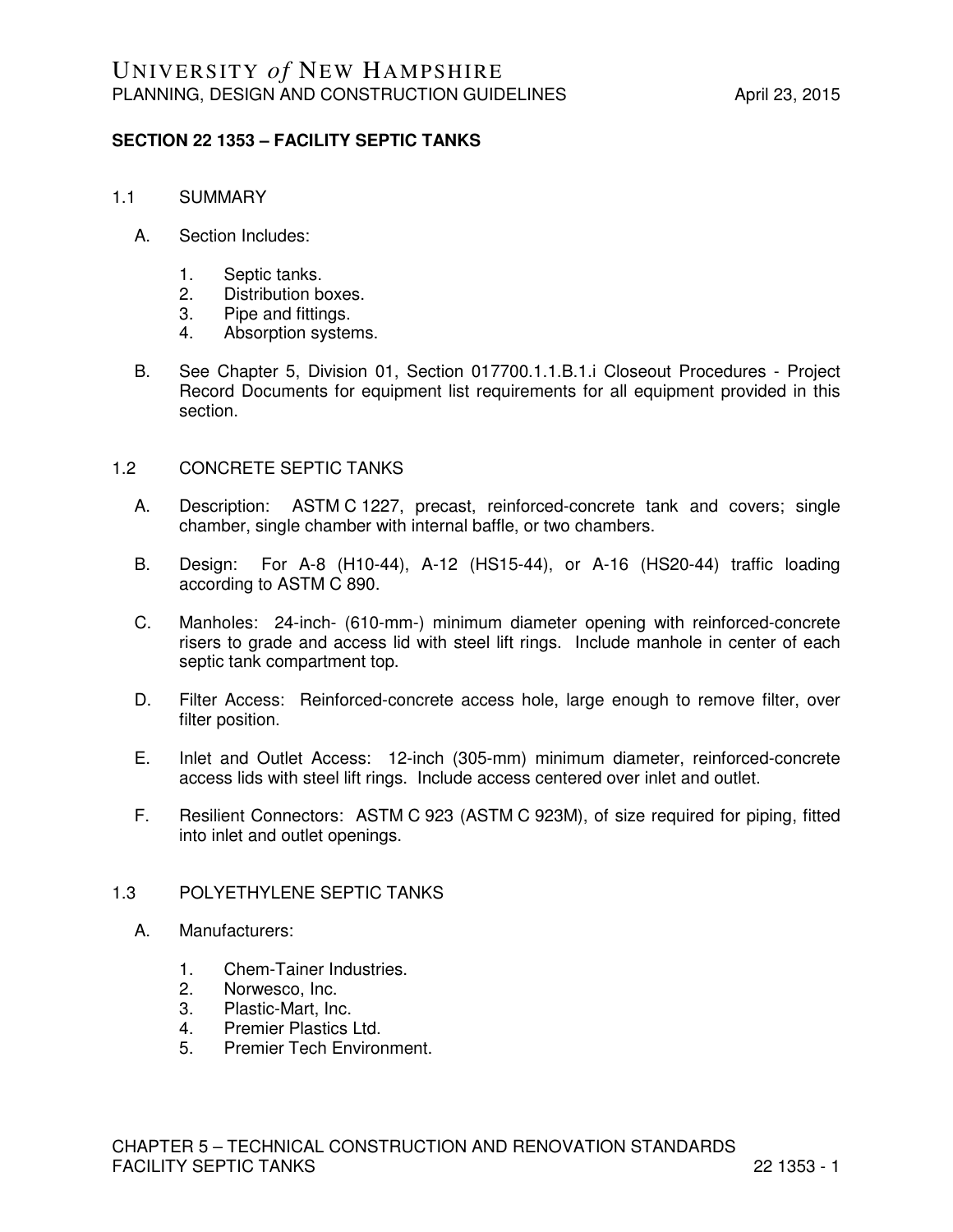### UNIVERSITY *of* NEW HAMPSHIRE PLANNING, DESIGN AND CONSTRUCTION GUIDELINES April 23, 2015

- B. Description: Molded, HDPE or PE construction; fabricated for septic tank application; single chamber, single chamber with baffle and at least one access riser and manhole, or two chambers each with an access riser and manhole.
- C. Manholes: 18-inch- (457-mm-), 20-inch- (508-mm-), or 22-inch- (559-mm-) minimum diameter opening with HDPE or PE access risers to grade and cover.
- D. Filter Access: Include access hole, large enough to remove filter, over filter position.
- E. Resilient Connectors: ASTM C 923 (ASTM C 923M) or other watertight seal, of size required for piping, fitted into inlet and outlet openings.

### 1.4 FILTERS

- A. Manufacturers:
	- 1. Premier Tech Environment.
	- 2. Tuf-Tite Corporation.
	- 3. Zabel Industries International, Ltd.; a Polylok company.
- B. Description: Removable, septic-tank-outlet filter that restricts discharge solids to 1/8 inch (3.2 mm).
- C. Housing: HDPE or PVC.
- D. Outlet Size: NPS 4 (DN 100) or NPS 6 (DN 150).
- 1.5 CONCRETE DISTRIBUTION BOXES
	- A. Description: Precast concrete, single-chamber box and cover.
	- B. Design: Made according to ASTM C 913, and for A-8 (H10-44), A-12 (HS15-44), or A-16 (HS20-44) traffic loading according to ASTM C 890. Include baffle opposite inlet.
	- C. Manholes: 20-inch- (508-mm-), 22-inch- (559-mm-), or 24-inch- (610-mm-) minimum diameter opening with reinforced-concrete risers to grade and cover with steel lift rings in center of distribution box cover.
	- D. Resilient Connectors: ASTM C 923 (ASTM C 923M), of size required for piping, fitted into inlet and outlet openings. Include watertight plugs in outlets not required.

### 1.6 PE DISTRIBUTION PIPE AND FITTINGS

- A. Tube and Fittings: ASTM F 405, perforated corrugated tube with solid-wall fittings.
- B. Couplings: PE band, matching tube and fitting dimensions.